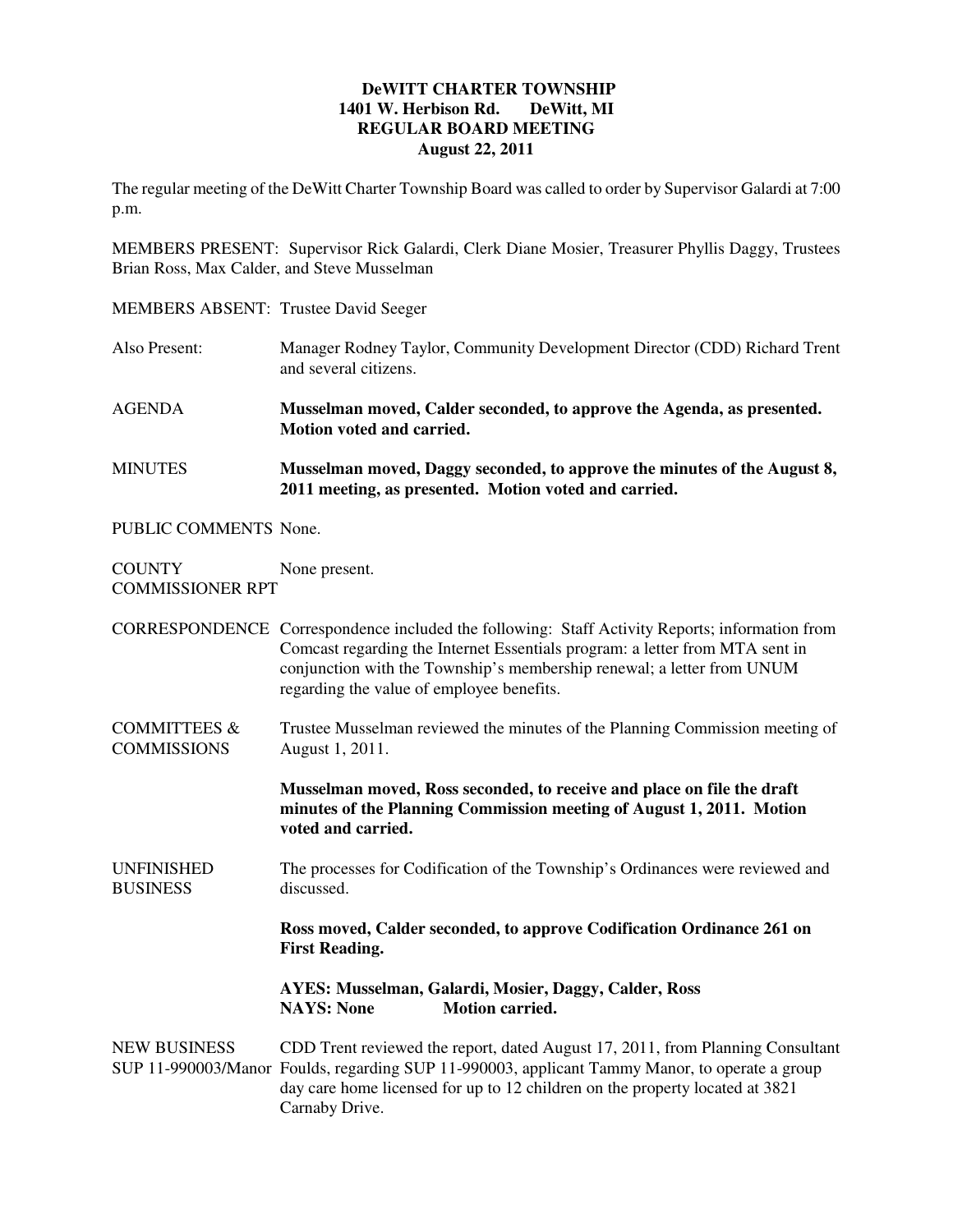| <b>Township Board Minutes</b>                                                  |                                                                                                                                                                                                                                                                                                                                                                                                                                                                                                                                                                                                                                                                                                                                                                                                                           |
|--------------------------------------------------------------------------------|---------------------------------------------------------------------------------------------------------------------------------------------------------------------------------------------------------------------------------------------------------------------------------------------------------------------------------------------------------------------------------------------------------------------------------------------------------------------------------------------------------------------------------------------------------------------------------------------------------------------------------------------------------------------------------------------------------------------------------------------------------------------------------------------------------------------------|
| August 22, 2011 Page 2                                                         | The applicant was present to hear discussion and answer questions from the<br>Board.                                                                                                                                                                                                                                                                                                                                                                                                                                                                                                                                                                                                                                                                                                                                      |
|                                                                                | Musselman moved, Mosier seconded, to approve, as recommended by the<br>Planning Commission, SUP 11-990003 from Tammie Manor, to operate a<br>group day care home licenses for up to twelve (12) children on the property<br>located at 3821 Carnaby Drive, on the following basis: 1)upon compliance<br>with the conditions of the SUP, the plans will comply with the site plan<br>review standards and special conditions of Section 7.13.3 listed in the Zoning<br>Ordinance 2) the standards of the Basis for Determination listed in Section<br>7.4.3 of the Zoning Ordinance have been met 3) that upon approval of the<br>group daycare home license for twelve (12) children from the State of<br>Michigan, the applicant provide a copy of such license to DeWitt Charter<br>Township. Motion voted and carried. |
| J2 Tanning-Massage<br>Establishment                                            | Clerk Mosier explained that this application is the first under the newly amended/<br>adoped Massage Ordinance.                                                                                                                                                                                                                                                                                                                                                                                                                                                                                                                                                                                                                                                                                                           |
|                                                                                | The applicants, Justin Carpenter and Jason Hadley, owners and operators of J2<br>Tanning at 13171 Schavey Road, DeWitt Township, were present to answer<br>questions from the Board.                                                                                                                                                                                                                                                                                                                                                                                                                                                                                                                                                                                                                                      |
|                                                                                | Mosier moved, Daggy seconded, to approve the Massage Establishment<br>License for Justin Carpenter and Jason Hadley, J2 Tanning, located at<br>13171 Schavey Road, DeWitt Township, contingent upon completion of a<br>successful final site inspection. Motion voted and carried.                                                                                                                                                                                                                                                                                                                                                                                                                                                                                                                                        |
| <b>C2AE Const Services</b><br>Contract/Miracle Field                           | Ross moved, Calder seconded, to authorize the Township Clerk to execute<br>an agreement with C2AE for Construction Management Services in an<br>amount not to exceed \$70,000 for the construction of the Miracle League<br>Field and Concession/Restroom Facility. Motion voted and carried.                                                                                                                                                                                                                                                                                                                                                                                                                                                                                                                             |
| Change                                                                         | Employee Classification Manager Taylor reviewed his memo, dated August 19, 2011, recommending a<br>classification change for employee Laurie Cicinelli.                                                                                                                                                                                                                                                                                                                                                                                                                                                                                                                                                                                                                                                                   |
|                                                                                | Calder moved, Daggy seconded, to authorize a change to Laurie Cicinelli's<br>classification from Clerk/Typist I and Secretary I to just Secretary I. Motion<br>voted and carried.                                                                                                                                                                                                                                                                                                                                                                                                                                                                                                                                                                                                                                         |
| <b>Consumers Resolution</b><br>110811/Streetlighting<br><b>Contract Change</b> | Clerk Mosier explained that with the change to a flashing light at Webb Road and<br>BR 27, the current streetlight must be moved to a corner pole. She noted that<br>in light of the current traffic challenges at the intersection, Consumers is<br>recommending an additional pole light be installed at the intersection.                                                                                                                                                                                                                                                                                                                                                                                                                                                                                              |
|                                                                                | Ross moved, Calder seconded, to adopt Resolution 110811 authorizing<br>Consumers Energy to install an additional pole streetlight at the intersection<br>of Webb Road and BR 27.                                                                                                                                                                                                                                                                                                                                                                                                                                                                                                                                                                                                                                          |